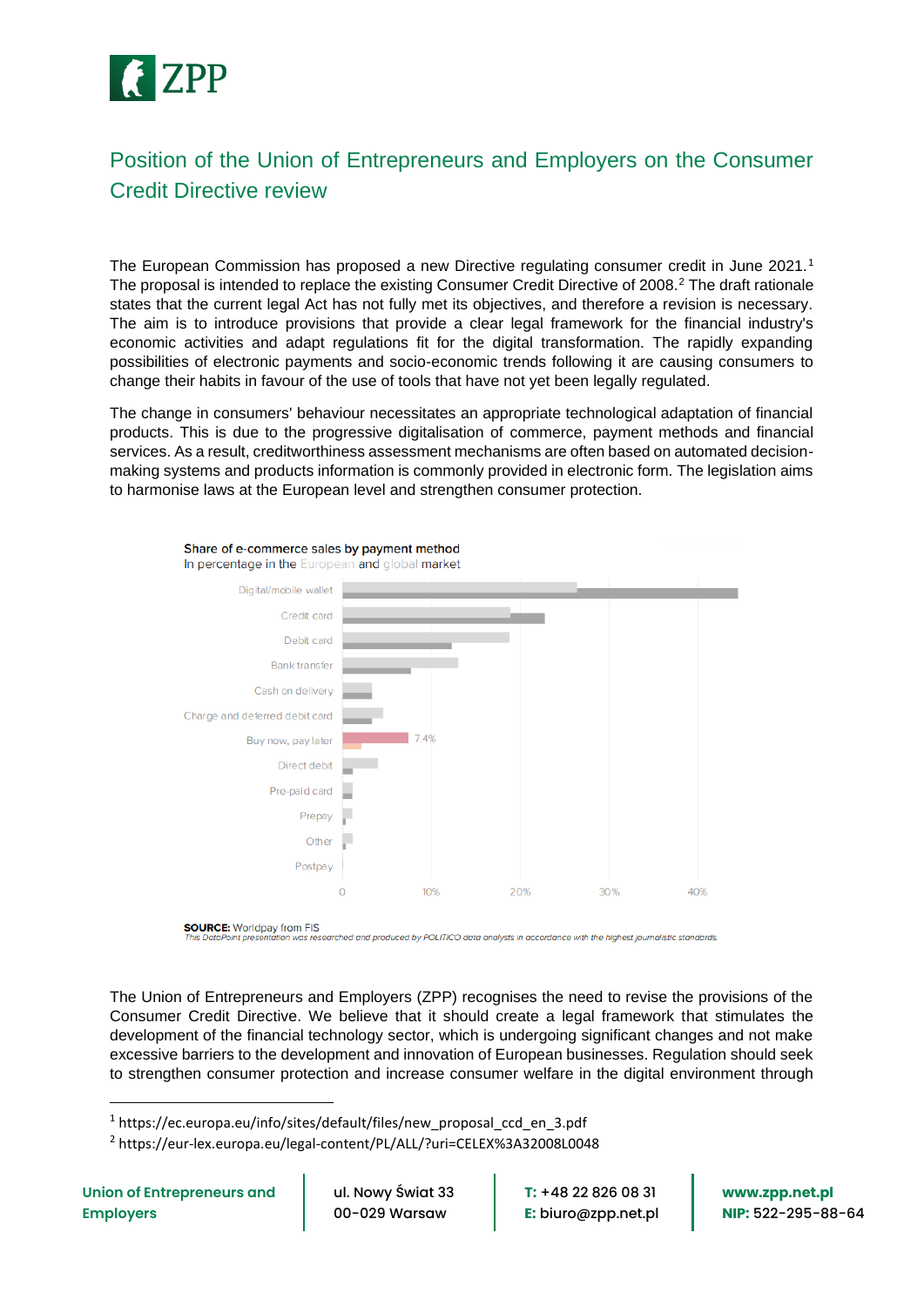

access to modern and secure digital tools. In our analysis of the proposal's text, we identified several solutions in the draft that may be detrimental to the development of FinTechs in Europe and negatively affect the quality of available digital tools and consumer satisfaction with their use. In the following position paper, we set out our concerns regarding the revision proposal.

## **Buy-Now-Pay-Later**

The development of FinTechs in Europe is very dynamic. There are already over 300 such companies in Poland, and the vast majority of them are young enterprises not older than 4 - 5 years.<sup>3</sup> The lack of regulations excessively limiting the use of modern digital tools is of great importance for the development of financial technology companies. Currently, the fastest-growing functionality in ecommerce is the 'buy-now-pay-later. This enables the consumer to purchase online and pay later with no fee (or a very low fee). This instrument kicked off in Sweden and has become popular in Scandinavian countries. It is now rapidly gaining popularity in Europe as the e-commerce sector develops. The data presented shows BNPL's share of the total ecommerce payment industry at 7.4 per cent of the European market, over 20 per cent share in the Swedish market and only four per cent lower share in the German market. This positions BNPL as an ordinary payment instrument for European consumers.





Access to secure financial services is beneficial to consumers and allows them to fulfil their daily needs. Low-interest (or interest-free) online loans are, as a rule, low-rate financial instruments. Therefore, they are not equivalent to high-value bank loans to purchase a house or a car. BNPL has a low risk of increasing consumer insolvency. BNPL operators offer many solutions to fit the product to the customer's needs. However, the ability to create tailored offerings for customers may be limited due to disproportionate regulatory burdens on operators, which may lead to the creation of instruments that are unintuitive and incomprehensible to consumers.

### Creditworthiness assessment

The creditworthiness requirements introduced by the proposed Directive should be customised to the type of financial commitment. The different lengths and costs of credit should determine the adequate assessment of credit risk in relation to the actual threat of insolvency. Socio-economic factors should influence the distinction between BNPL as a flexible payment option, loans with a high-interest rate or additional charges and products with a high commitment amount. Furthermore, e-commerce companies have their own reliable debt risk assessment systems based on online purchase history or credit fraud databases. This makes BNPL a low-risk service which should be reflected in the proposed Directive. In addition, it is a service characterised by immediate execution, so the traditional method of credit assessment based on manual verification of documents, such as income certificates, is inadequate for the needs of e-commerce and more costly than an assessment based on automated systems. Consumers may be reluctant to share their documents online, or it may prove too burdensome. As

**T:** +48 22 826 08 31 **E:** biuro@zpp.net.pl

<sup>3</sup> https://www.ican.pl/b/jak-wyglada-polski-fintech-rzut-oka-na-branze/PMQpOzRdk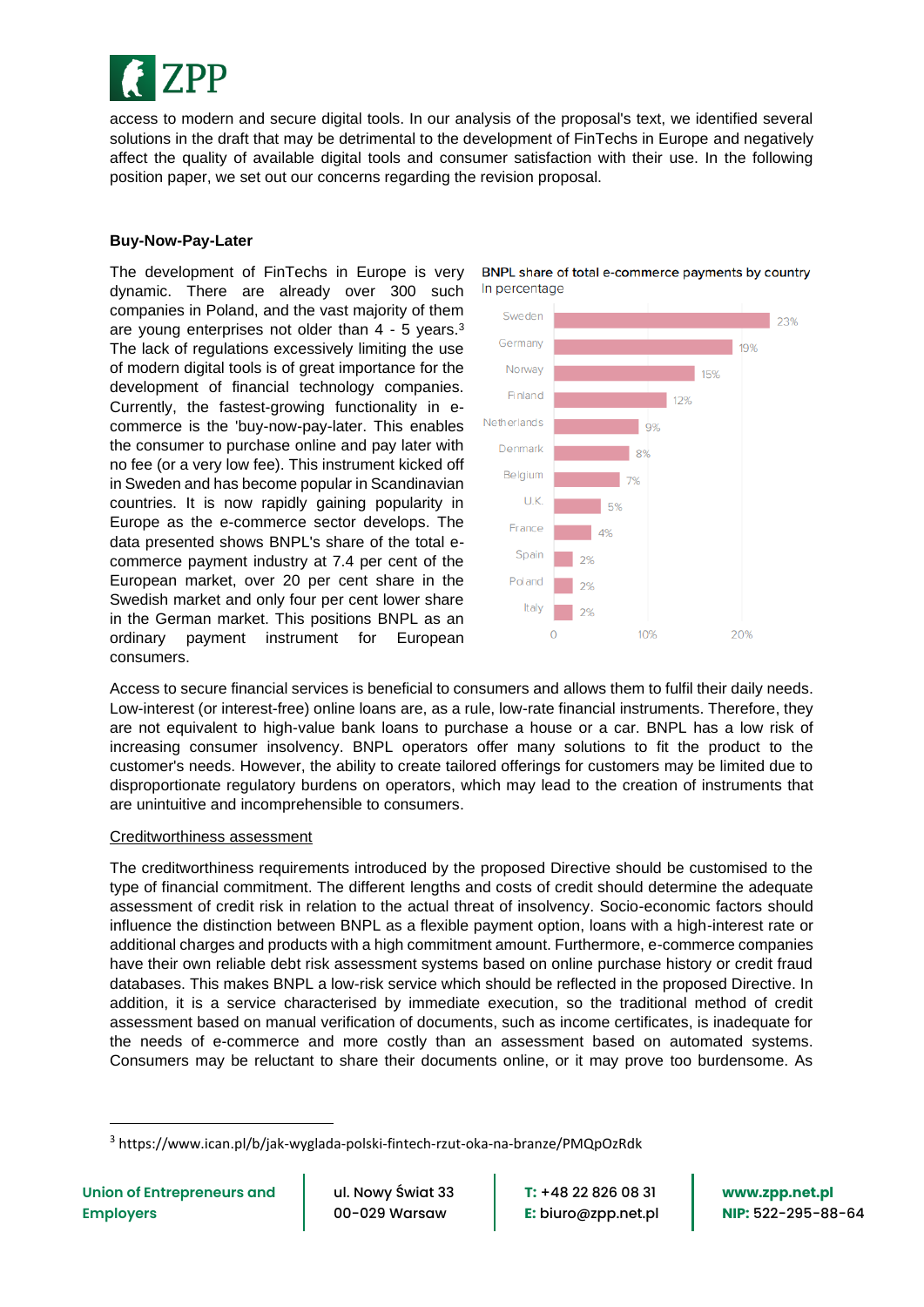

a result, this would be at the loss of FinTech companies and exclude some consumers from accessing credit tools.

#### Low-value loans

The current Act includes under the scope loans between €200 and €75,000. The proposed Directive extends its provisions to all loans with a value equal to or less than €100,000. This means that the Directive provisions will cover small purchases using BNPL.

Many BNPL users do not perceive this financing method as a loan. This is due to the tool's flexibility, which can be tailored to the needs of a specific offer. It can take the form of a delayed repayment for a set period (e.g. 30 or 60 days), or it can be spread in instalment. Another possibility is to buy 'on trial' without making an immediate payment.

Share of European consumers not viewing the following as debt In percentage



Free trial shopping is complementary to the online shops' free returns policies. The above makes it difficult for the consumer to associate BNPL with classic consumer credit. It is also not entirely clear how the different types of BNPL should be classified. Depending on the service provided, it can take the form of various contact obligations known to law.

### Pre-contractual information obligations

Another factor that may negatively affect the development of innovative financial products may be the excessive pre-contractual information obligation enshrined in the draft Directive. FinTech products are becoming increasingly popular thanks to simple and transparent rules. This is a major difference from traditional banking products, burdened with restrictive information obligations. Loan amounts in BNPL are low and short-term, so there is no need to provide detailed information on held commitments.

Moreover, a large number of users purchase through mobile devices. Consequently, BNPL is also most commonly used for purchases via mobile phones or tablets. The introduction of a broad information obligation will result in the illegibility of the proposed offer. It may result in the unclarity of the service to the consumer's detriment. In addition, it might lead consumers to give consent without knowing the actual terms of the agreement. This can lead to a dangerous situation called 'consent-fatigue'. This is a phenomenon where the user is presented with a large amount of information to read and accept before using a product or service. A large amount of information shown causes a feeling of overwhelm on the consumer, who wants to use the tool as efficiently as possible without time-consuming familiarisation with voluminous information content. This psychological effect leads to a threat to the consumer's attention who, accepting the rules without familiarisation, may fall prey to fraud and accept unfavourable conditions. This is a negative phenomenon resulting from a disproportionate information obligation on the operator. Considering the above, we believe that the increased information obligation will not benefit the consumers if an effective way of presenting and prioritising the information is not ensured.

In conclusion, we recognise the need to review consumer credit legislation and adapt it to the new demands of digital transformation. However, we note that specific provisions of the new Directive may halt the dynamic development of FinTech companies in Europe and be detrimental to consumers. Given the importance of consumer protection in the line with the case-law of the Court of Justice of the EU and the legislative activity of the European Institutions, there is no doubt that the welfare of consumers is a value that should be paramount when creating a new law. For this reason, we urge European

**Union of Entrepreneurs and Employers**

ul. Nowy Świat 33 00-029 Warsaw

**T:** +48 22 826 08 31 **E:** biuro@zpp.net.pl